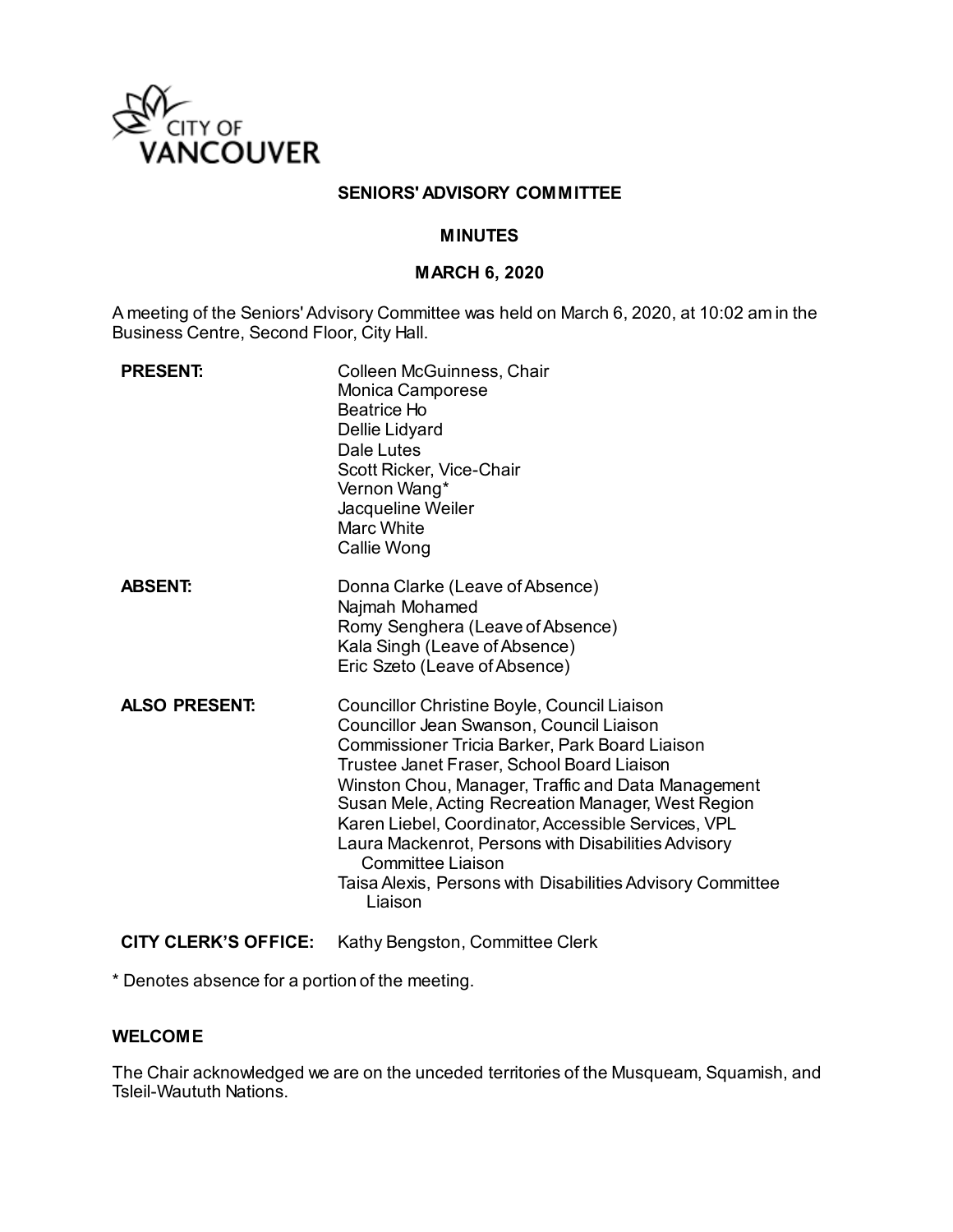### **Leave of Absence Requests**

MOVED by Jacquie Weiler SECONDED by Dellie Lidyard

> THAT the Seniors' Advisory Committee approve leaves of absences for Donna Clarke, Romy Senghera, Kala Singh and Eric Szeto for this meeting.

CARRIED UNANIMOUSLY (Vernon Wang absent for the vote)

## **Approval of Minutes**

MOVED by Dale Lutes SECONDED by Monica Camporese

> THAT the Seniors' Advisory Committee approve the Minutes from the meeting of January 10, 2020**,** as circulated**.**

CARRIED UNANIMOUSLY (Vernon Want absent for the vote)

### **1. Presentation – Micro-mobility**

Winston Chou, Traffic and Data Management, Staff Liaison, provided a presentation on micromobility devices to the Committee, including an overview on scooters, mobility devices, charging cord ramps, hazards and the Province's limited trial-use of the devices. Winston also spoke on the electric vehicle charging cords which included background, applicability, the City of Seattle system and support for home owner users' of electric vehicles. Questions followed by members.

\* \* \* \* \* \*

The Committee agreed to hear item 3, Liaison Updates and discuss 5 a) Coronavirus, prior to item 2. For ease of reference, the minutes are recorded in chronological order.

\* \* \* \* \* \*

### **3. Liaison Update**

Councillor Swanson, Council Liaison, provided brief updates on the motion "Rescind Rental Zoning in C2-Zones" and the motion "Declaring a Homelessness Emergency: Making an Emergency Plan to Drastically Reduce Homelessness".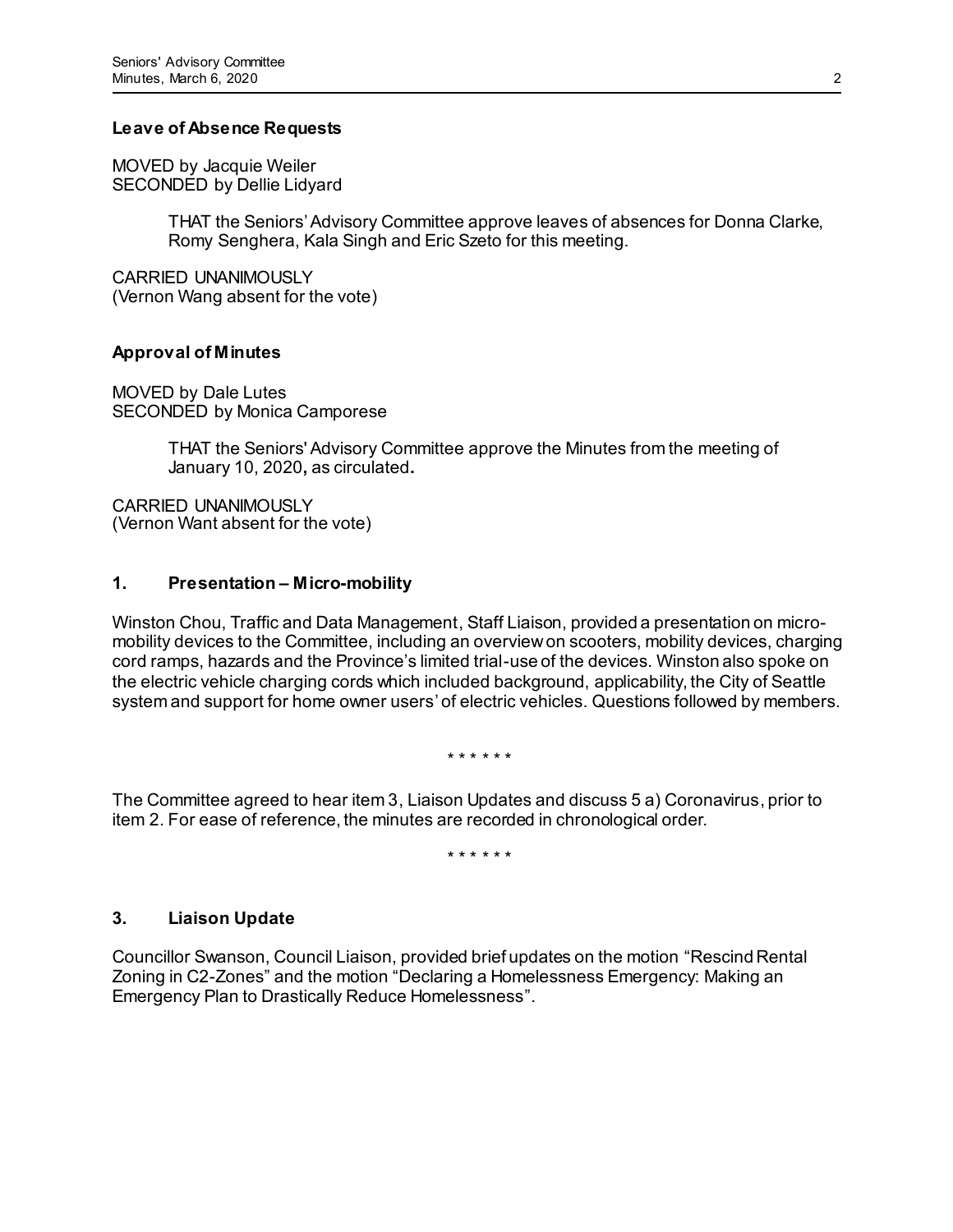Councillor Boyle, Council Liaison, provided brief updates on the following:

- C2 Zoning;
- Curb cuts and main arterials;
- Water and washrooms as a human right;
- Small business support and protection on main arterials; and
- Vancouver (City-wide) Plan update.

Trustee Fraser, School Board Liaison, provided brief updates on the following:

- Building to Learn, School Board version;
- Coalition on Healthy School Food program;
- Schools in Olympic Village needed;
- UNDRIP, colonial audit; and
- Budget process.

Commissioner Barker, Park Board Liaison, provided brief updates on the following:

- Golf report;
- 420 Event;
- Oppenheimer Tent City; and
- "Thanks in Advance" transit button bus etiquette.

Winston Chou, Manager, Traffic and Data Management, Staff Liaison, provided updates on the Committee's inquiries regarding hand flashing at pedestrians' crosswalks. Karen Liebel, Coordinator, Accessible Services, Vancouver Public Library, asked for an update to the City webpage, to alert pedestrians on the hazards of crosswalk walking when the hand is flashing.

Karen Liebel, Coordinator, Accessible Services, Vancouver Public Library, also provided updates on library activities including, the networking event entitled "Too Young to Retire" at the downtown library branch, and the Death Café March 31 event at the Kerrisdale Community Centre.

## **5. New Business**

### **a. Coronavirus**

Dellie Lidyard, inquired on the City's actions and pre-cautionary measures regarding the Coronavirus. In response, Councillor Swanson indicated Council will receive an update on March 9, and Councillor Boyle reaffirmed the City's efforts to protect the public from the virus. In addition, Commissioner Barker reaffirmed the Park Board's efforts to protect the public.

Karen Liebel, Coordinator, Accessible Services, Vancouver Public Library, shared that the Vancouver Public Library is working with the Vancouver Coastal Health on simpler language for the public on their website, regarding the Coronavirus.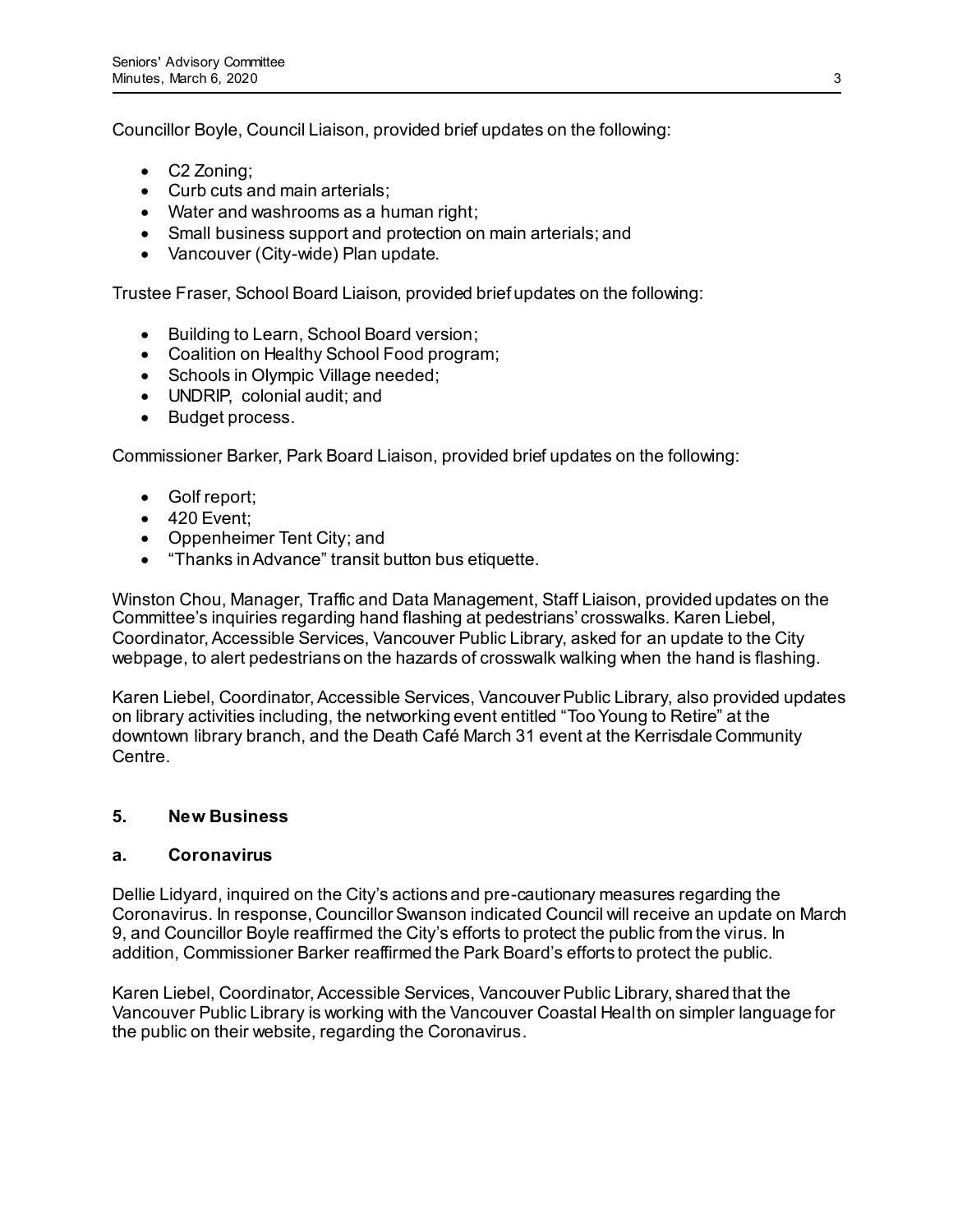## **2. Petitions – Council Member Motion**

The Chair led a discussion on Councillor Hardwick's motion "Strengthening Representative Democratic Practices in the City of Vancouver" and, specifically on public feedback. The Vice-Chair spoke on the subject, indicating they will share their points and best practices with Committee members for feedback via email, and then forward to Councillor Boyle for review.

## **4. Subcommittee Updates**

## **a. Housing**

Marc White, Vice-Chair, provided an update on the geo-mapping project of the city's housing, with written update to be sent to committee members.

## **b. Transportation and Mobility**

Dellie Lidyard, provided an update on subcommittee activities. Tasia Alexis, Persons with Disabilities Advisory Committee Liaison, asked for feedback from Committee members on their meaning of inclusion.

## **c. Engagement**

Jacquie Weiler and Tasia Alexis attended the International Women's Day event at City Hall, and will provide a link to the Committee members via email.

## **d. Persons with Disabilities**

Laura Mackenrot, Vice-Chair, Persons with Disabilities Advisory Committee, provided information on the casting call and photo-shoot for flexible plastic straw users in the city of Vancouver.

## **5. New Business**

## **b. Oakridge Mall Development**

The Chair shared feedback on the Oakridge Mall development, specifically drop-off zones, followed by discussion and input from Committee members.

## **ADJOURNMENT**

MOVED by Dellie Lidyard SECONDED by Dale Lutes

THAT this meeting be adjourned.

CARRIED UNANIMOUSLY